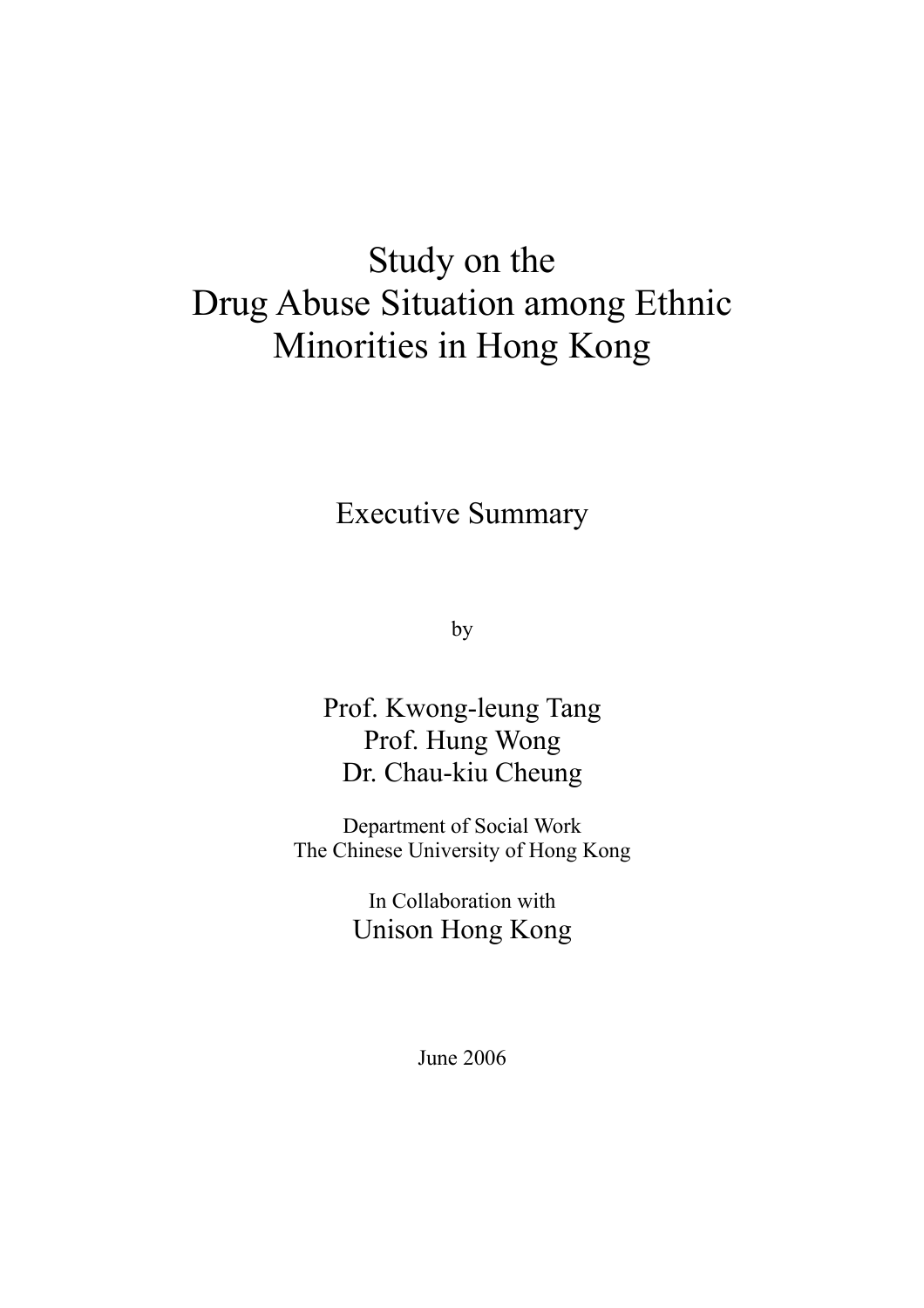## **(A) Methodology**

The study employs survey data obtained from three sources: 100 ethnic-minority drug abusers; and 7 focus groups and personal interviews with rehabilitation and allied professionals concerned with ethnic-minority drug abuse; and service users and nonusers among ethnic-minority drug abusers in Hong Kong.

Objectives of the study are:

- (1) To identify profiles, trends, behaviors, and characteristics of drug abusers who are ethnic minorities in Hong Kong, with special emphasis on high-risk behaviors such as needle sharing;
- (2) To identify the social consequences associated with their drug abuse, including its relationship with family problems and involvement in criminal activities;
- (3) To examine the barriers, such as language, discrimination, and stigma, hindering them from receiving services; and
- (4) To assess the service needs of these abusers.

The survey data came from 68 Nepalese, 17 Vietnamese, and 15 of other ethnicities (Indian, Pakistanis, Filipino and Thai). They were recruited from various sources, including methadone clinics and other drug service centers. The data collection period was June 2005 to March 2006.

## **(B) Key Findings**

#### **(a) Socio-demographic characteristics of ethnic minority drug abusers**

The average age of the responded ethnic-minority abusers was 28.2, with 63% aged over 25 or above, 98% were males. 46% of them were born in Hong Kong. On average, they had stayed in Hong Kong for 18.9 years. Half of them had attained primary or junior secondary education, while 49% had attained senior secondary education level or above.

About two-thirds of the responded abusers could speak English and 28% could speak Chinese. The proportion of non-South Asian ethnic minority abusers (i.e. Vietnamese, Filipino, Thai, Indonesian etc.) who spoke Chinese was even as high as 83%.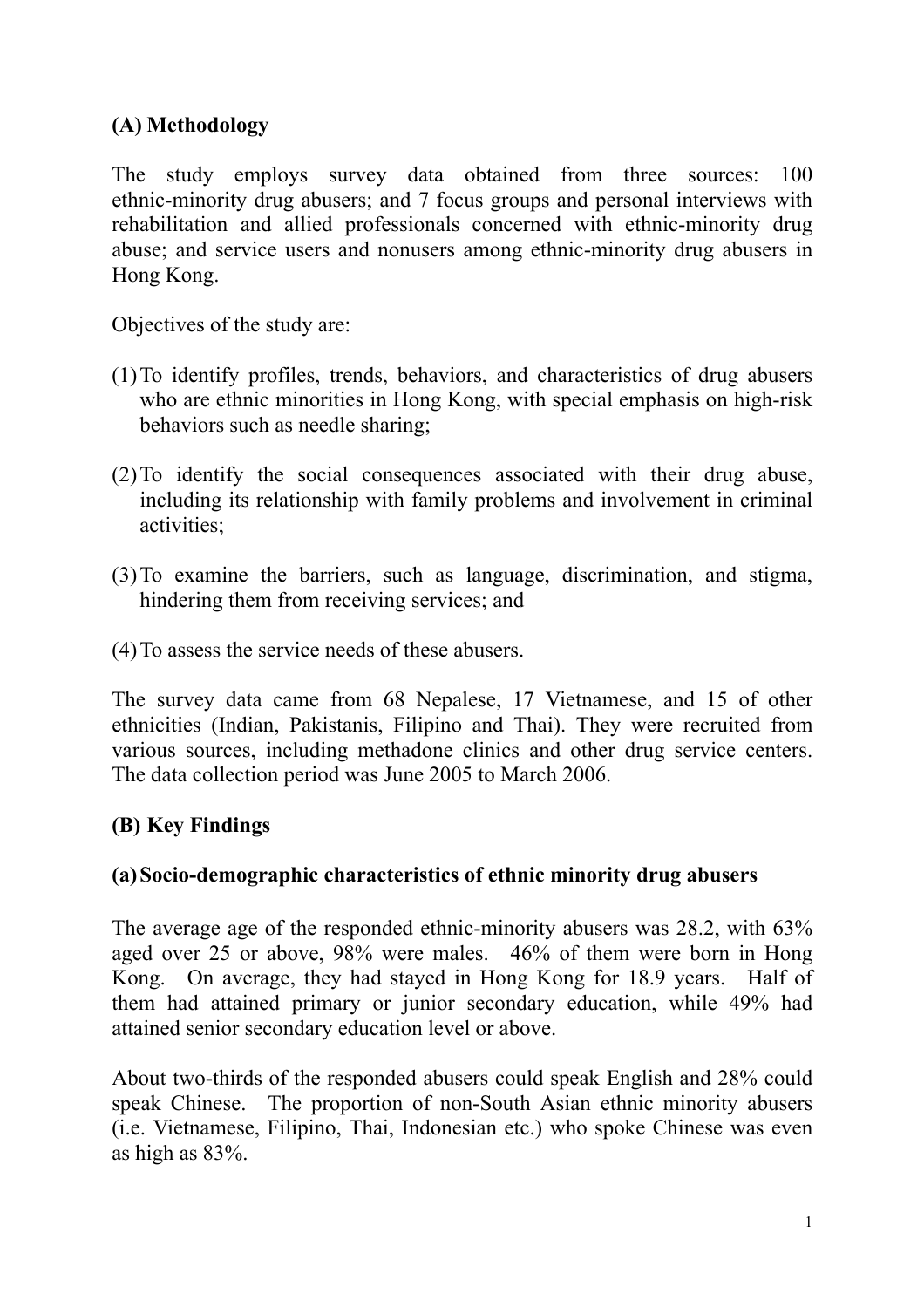The median family income of the responded abusers was at \$7,000 per month. About half (52%) of them were unemployed and 61% were unmarried.

## **(b) Drug abuse behaviours**

- $\bullet$  Heroin was the most common drug ever abused (85%), abused initially (35%) and currently abusing (50%) by ethnic-minority drug abusers:
- Marijuana was the second most commonly abused drug in ethnic minority drug abusers' lifetime (57.0%) and abused the most initially (35.0%).
- Cough syrup was the third most commonly abused drug in ethnic minority drug abusers' lifetime (51.0%) and abused the most initially (25.0%).
- Disproportionately more South Asian drug abusers had abused cough syrup in their lifetimes (65.8%) and at their initial abuse (32.9%).
- Disproportionately more South Asian drug abusers had also abused marijuana in their lifetimes (64.5%) and at their initial abuse (39.5%).
- Disproportionately more drug abusers below 25 years of age had abused marijuana in their lifetimes (73.0%) and at their initial abuse (48.6%).
- Disproportionately more drug abusers below 25 years of age had abused cough syrup in their lifetimes (64.9%).
- The average history of drug abuse was 12.7 years. Drug abusers below 25 years of age had an average history of 8.9 years.
- Responded abusers used drugs 19.2 times per week on average currently, which was less frequent than that six months before  $(23.9 \text{ times per week})$ .
- Needle sharing in drug abuse occurred among 14% of the ethnic-minority drug abusers, and on average, needle sharing happened 2.2 times per week.
- The majority of the ethnic-minority drug abusers were using services of the methadone clinic currently (72%). This was followed by NGO rehabilitation services (19%) and NGO counselling services (17%). Other services such as training  $(9\%)$  and social activities  $(11\%)$  provided by NGOs were less popular.

### **(c) Situation of drug abuse**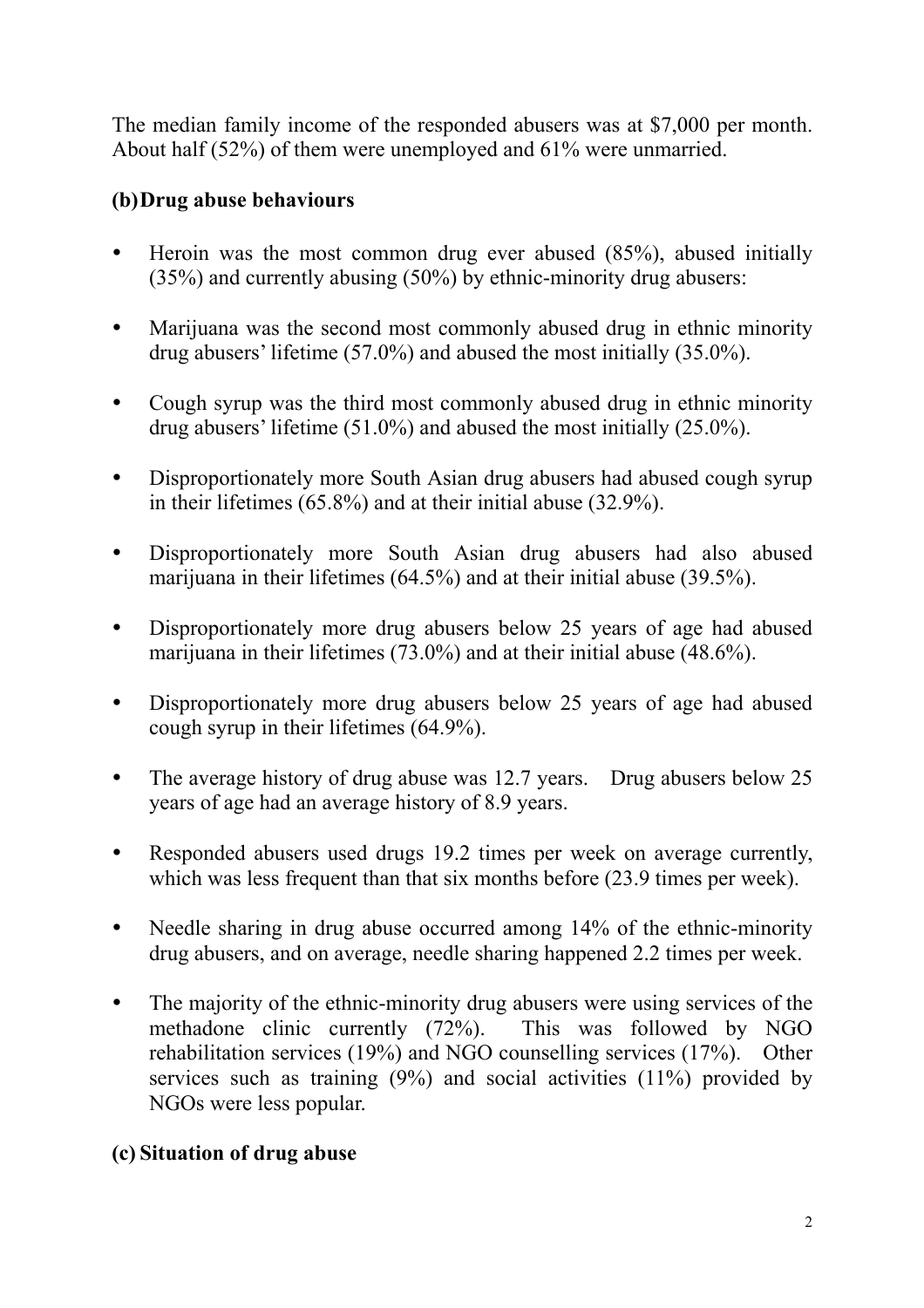The study affirmed the deleterious impacts of drug abuse among ethnic-minority drug abusers in causing social problems, including family trouble and criminal behavior. Such impacts stemmed from frequent drug abuse, deviant peers, and drug dealers.

Trouble with the family was more frequent among ethnic-minority drug abusers with more frequent drug abuse six months before. One who had abused 40 times more per week before was 1.7 times more per week having trouble with the family on average.

Health and family risks stemmed from needle sharing in drug abuse, increase in drug abuse, separation from the family, and not taking care of family members. It was higher among those ethnic-minority drug abusers who had a longer duration of abstinence from drug abuse, had not abused heroin the most initially, and experienced approaches by drug dealers at the park.

Criminal offenses were more frequent among ethnic-minority drug abusers who were encountered approaches by drug dealers at home or entertainment venues.

#### **(d) Barriers to desire and access to services**

 $\overline{a}$ 

Statistically, social integration<sup>1</sup>, racial discrimination<sup>2</sup> and language problems were not found to be barriers for ethnic minority drug abusers' desire and access to services.

On the other hand, based on results of the focus groups, it was found that social integration might diminish one's desire for various services, probably showing that social integration can substitute for these services partially. Racial discrimination might also impede abusers' desire for services. Furthermore, language might pose a barrier to their access to services. However, these observations could not be generalized and should be interpreted with caution.

Ethnic minority abusers in Hong Kong were only experiencing a rather low level of racial discrimination (with an average score of 30.4), and a moderate level of social integration (with an average score of 46.7). Although both factors have no significant association with the abusers' desire and access to services, social integration actually showed positive associations with reducing needle sharing, having trouble with families, and health and family risk. Moreover, racial discrimination was not found to be a risk factor of starting and

<sup>&</sup>lt;sup>1</sup> Social integration referred to integration with the mainstream society of Hong Kong. It was indicated by access to the mass media, social services, and jobs.

 $^{2}$  Racial discrimination referred to not receiving fair and equal treatment by Chinese neighbours, and being discriminated by Chinese employers or superiors and by Chinese in public places.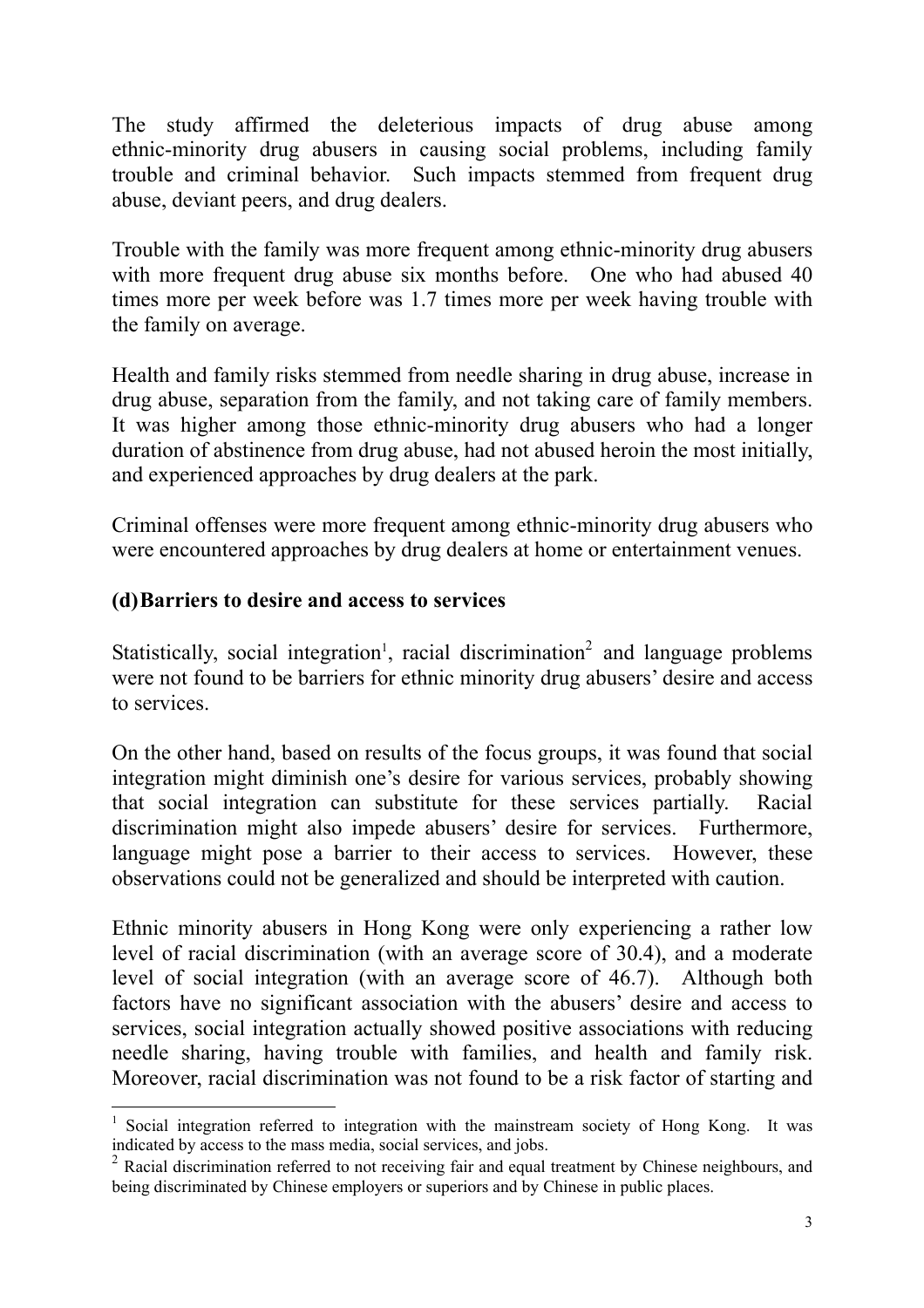continuing drug abuse among ethnic minority respondents.

## **(e) Service Needs**

Language training was the most desired service among ethnic-minority drug abusers, followed closely by peer support, outpatient, community integration, and employment services. Desires for residential, aftercare, and referral services were lower. Ethnicity and age had made no significant differences in desires of almost all services.

Apart from meeting the needs of ethnic-minority drug abusers, effectiveness of the services in reducing drug abuse and its concomitant risks is also important consideration of whether they should be provided. The following findings justified the effectiveness of some existing services:

- Rehabilitation services of NGOs in the recent month reduced drug abuse frequency by 3.4 times per week.
- Health Authority services in the recent month reduced drug abuse frequency by 6.5 times per week. Nevertheless, because only 5 abusers had used the services in the recent month and 3 had used them six months before, the help from the services is far from conclusive.
- Training services of NGOs in the recent month reduced drug abuse frequency by 3.8 times per week.

## **(C) Recommended service model**

Based on the study findings, the following service model for tackling the drug abuse problem among ethnic minorities is recommended. The model included implementation of the prevention of drug abuse at primary, secondary, and tertiary levels, that is, deterring initial abuse, repeated abuse, and relapse.

### **(a) Primary prevention**

The primary prevention of drug abuse among ethnic minorities functions to prevent them from the early abuse of illicit drugs.

### School-based drug prevention and education project

Launching primary prevention and education projects for Primary 5 to Secondary 3 students at both non-Chinese Schools (NCS) and those schools using Chinese as a medium for instruction (CMI) but enrolling a significant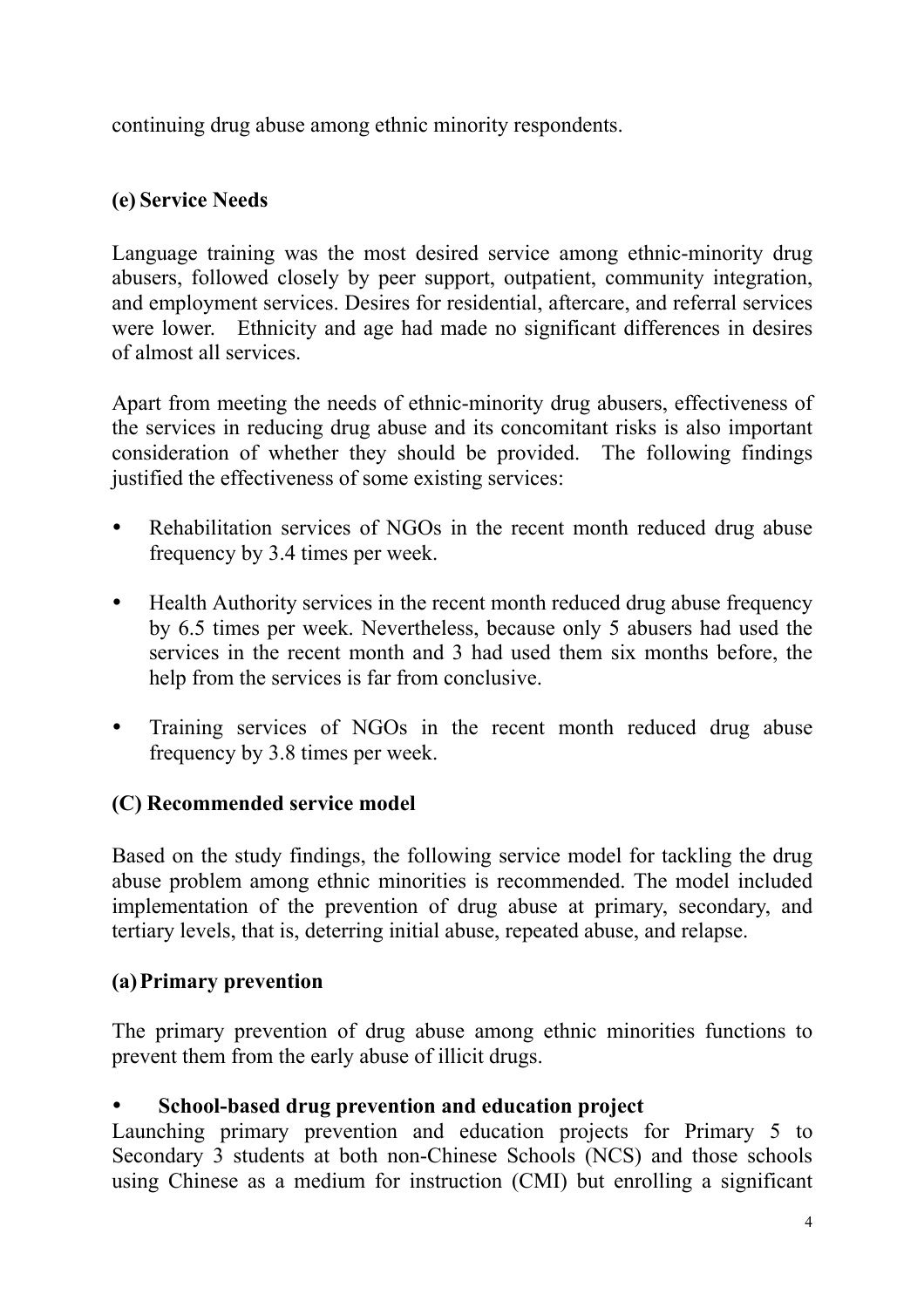number of ethnic-minority students.

Its strategies are:

- Preventing drug abuse in secondary and primary schools where ethnic-minority children attend.
- Discouraging and preventing by other means the initial trial of cough syrup and marijuana as a way of drug abuse, especially among South Asians.
- Facilitating the collaborative efforts of teachers and social workers to prevent drug abuse among ethnic-minority students.

# **(b) Secondary prevention**

Secondary prevention targets ethnic-minority drug abusers to prevent their further drug abuse and facilitate their rehabilitation.

y **One-stop Outreaching and Rehabilitation Services for ethnic-minority drug abusers** 

Organizing an integrated service team for providing outreaching services to identify ethnic-minority drug abusers, providing case management to assign suitable rehabilitation services and aftercare services, and closely liaising with parents and schools after the discharge to maintain ethnic-minority drug abusers' trust in the services.

Its strategies are:

- Deploying social workers, notably those providing outreaching services, to engage ethnic-minority drug abusers in rehabilitation services and prevent their risky behaviors.
- Obtaining the cooperation of the parents of ethnic-minority abusers to place the abusers into rehabilitation services, notably those of NGOs and the Hospital Authority.
- Combating ethnic-minority drug dealers.
- Decreasing or stopping the influence of deviant peers and replacing them with social networks composed of prosocial or non-deviant peers.
- Preventing needle sharing among ethnic-minority drug abusers.
- Targeting Nepalese and Vietnamese drug abusers in particular.

# **(c) Tertiary prevention**

Tertiary prevention serves (a) to prevent the relapse of the ethnic-minority drug abusers who used services to decrease their drug abuse and (b) to enhance the effectiveness of the services.